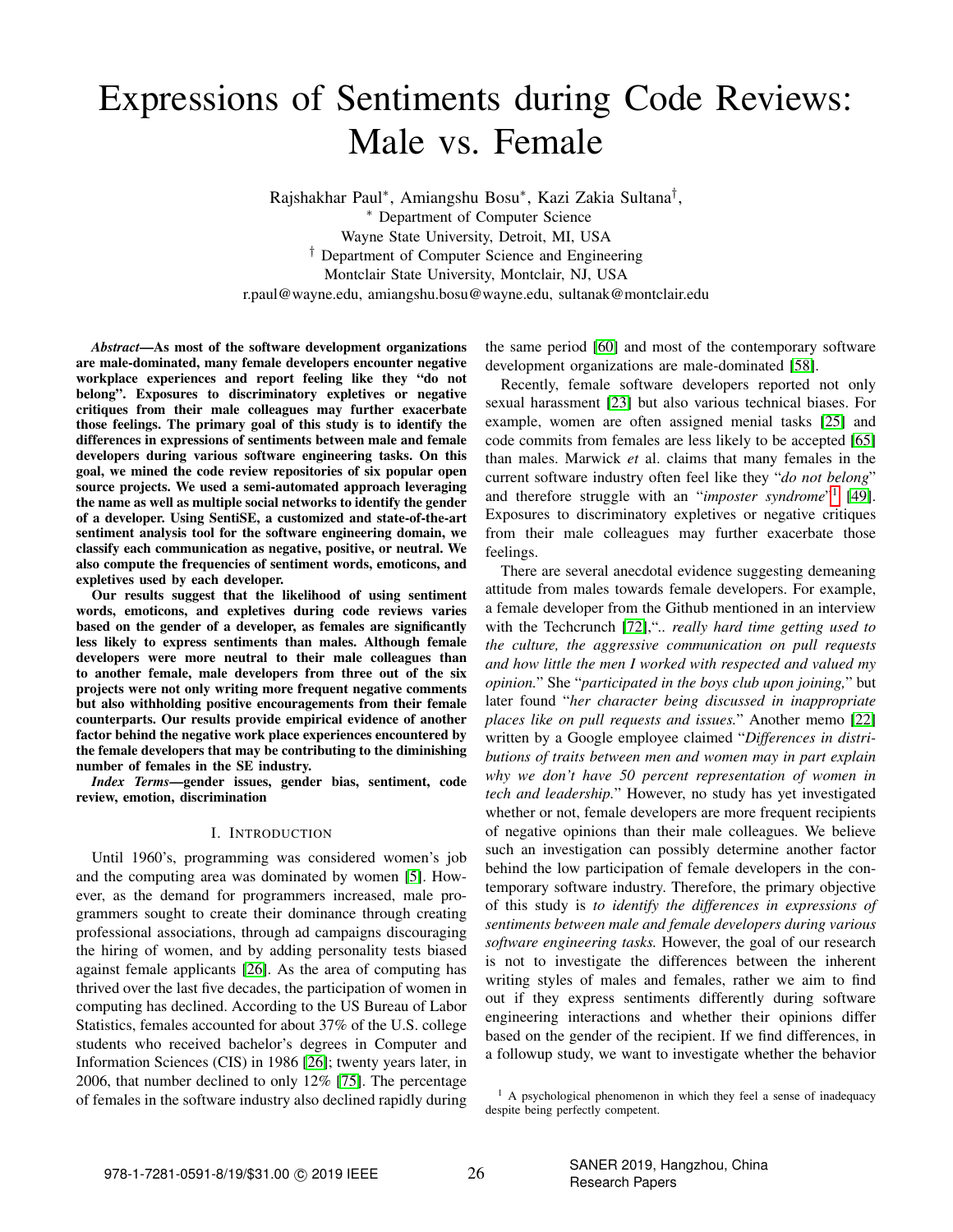is resulting from any social context or gender bias or from a technological standpoint.

Expressions of positive or negative opinions during various Software Engineering (SE) activities are common as prior SE research found sentiments in commit messages [\[31\]](#page-10-6), issue tracking systems [\[52\]](#page-11-5), code review comments [\[6\]](#page-10-7), Stack Overflow posts [\[18\]](#page-10-8) and mailing-lists [\[32\]](#page-10-9). While no study has yet explored the differences in sentiment expressions between male and female software developers, research in other domains suggest existences of significant differences based on the gender of an author. For example, females express significantly more positive sentiments on social media [\[66\]](#page-11-6), use emoticons differently than males [\[73\]](#page-11-7), and emotion-based features in micro-blog posts can be used to predict the gender of an author [\[51\]](#page-11-8). As prior research shed lights on the differences of opinions between males and females in other domains, we are motivated to investigate this question in the SE field.

Among the various software engineering interactions, such as code reviews, bug discussions, code commits, and Stack-Overflow discussions, this study focuses on code reviews. We selected code reviews as those facilitate direct communications between developers and are one of the primary interactions where developers may express sentiments [\[16\]](#page-10-10). For this research, we mined the code review repositories of six popular open source software (OSS) projects and identified all the developers that have committed at least five code changes for those projects. Based on the approach adopted in a recent study [\[65\]](#page-11-3), we developed a semi-automated methodology followed by a manual validation using social networks (i.e., LinkedIn, Google Plus, Facebook, Github, and Twitter) to identify the genders of the 'Non-casual developer'[2](#page-1-0) . We applied SentiSE, a customized and state-of-the-art sentiment analysis tool for the SE domain to identify the sentiment polarity of each code review comment.

In summary, the primary contributions of this study are:

- A comparison of the opinions expressed by male and female software developers during code reviews.
- A comparison of the different categories of sentiment words used by male and female developers.
- A comparison of the emoticons, expletives and swear words used by male and female developers.
- A comparison of the opinions expressed during samegender and cross-gender interactions.
- An empirical evidence of the differences between male and female developers during SE interactions.

The remainder of the paper is organized as follows. Section [II](#page-1-1) provides background about code review and sentiment analysis. Section [III](#page-2-0) introduces the research questions of this study. Section [IV](#page-3-0) describes our research methodology. Section [V](#page-5-0) presents the results of this study. Section [VI](#page-7-0) discusses the implications of the results. Section [VII](#page-9-0) describes the threats to validity of our findings. Finally, Section [VIII](#page-9-1) provides some directions for future work and concludes the paper.

# II. BACKGROUND

<span id="page-1-1"></span>This section presents a brief background on three topics relevant to this study: Gender issues in Software Engineering, Sentiment analysis, and peer code reviews.

# *A. Gender Issues in Software Engineering*

Earlier studies in software engineering focused on the participation of women in Free/Libre/ Open Source Software (FLOSS) projects and reported extremely lower (i.e., between 2% to 5%) ratio of female contributors [\[30\]](#page-10-11). The reason behind the lower participation of female is attributed to the social and cultural arrangements of FLOSS projects, which actively excludes female contributors [\[53\]](#page-11-9). Due to several initiatives from few of the FLOSS projects (i.e., Debian, and GNOME) to attract female contributors, the number of female contributors has improved to around 11% in recent years [\[63\]](#page-11-10); however the number is still less than half of the industry average (i.e., 24%).

Similar to other domains [\[19\]](#page-10-12), [\[34\]](#page-10-13), SE researchers have also observed the positive impacts of gender diversity on software development team productivity [\[68\]](#page-11-11), [\[56\]](#page-11-12). Yet, studies also found various types of discrimination against women. For example, women in computing organizations are often assigned menial tasks, while similarly male colleagues are given 'choice' projects [\[25\]](#page-10-3), often do not get opportunities at management positions, and earn lower salaries compared to men [\[58\]](#page-11-2). Women also often receive unfair evaluation as 72% women reported sensing gender bias in how they were evaluated [\[35\]](#page-10-14). As a result, female developers become increasingly pessimistic about career opportunities as their tenure progress [\[39\]](#page-10-15). Even in FLOSS projects, where most of the participants are volunteers, women perform majority other types of contributions than coding, while men mostly contribute with code [\[63\]](#page-11-10). A recent study on Github reports that although women significantly have higher acceptance rate then men in general, if a woman's gender is identifiable from her profile, her pull requests are less likely to be accepted [\[65\]](#page-11-3).

# *B. Sentiment Analysis*

*Sentiment analysis* is the computational process of determining the emotional tone behind a series of words to gain an understanding of the attitudes, opinions and emotions of a speaker or an author [\[47\]](#page-10-16). Sentiment analysis applications have spread to almost every possible domain, from consumer products, services, healthcare, and financial services to social events and political elections [\[27\]](#page-10-17).

SE researchers have recently applied sentiment analysis on various SE artifacts and found developers expressing sentiments in code commits, issue reports, and project forums. Pleatea *et al.* [\[61\]](#page-11-13) analyzed sentiments of discussions on GitHub using NLTK [\[15\]](#page-10-18) and found more expressions of negative sentiments in security-related discussions than in other discussions. Guzman *et al.* [\[31\]](#page-10-6) used SentiStrength to

<span id="page-1-0"></span> $2A$  developer who has submitted at least five code changes to a project under our study.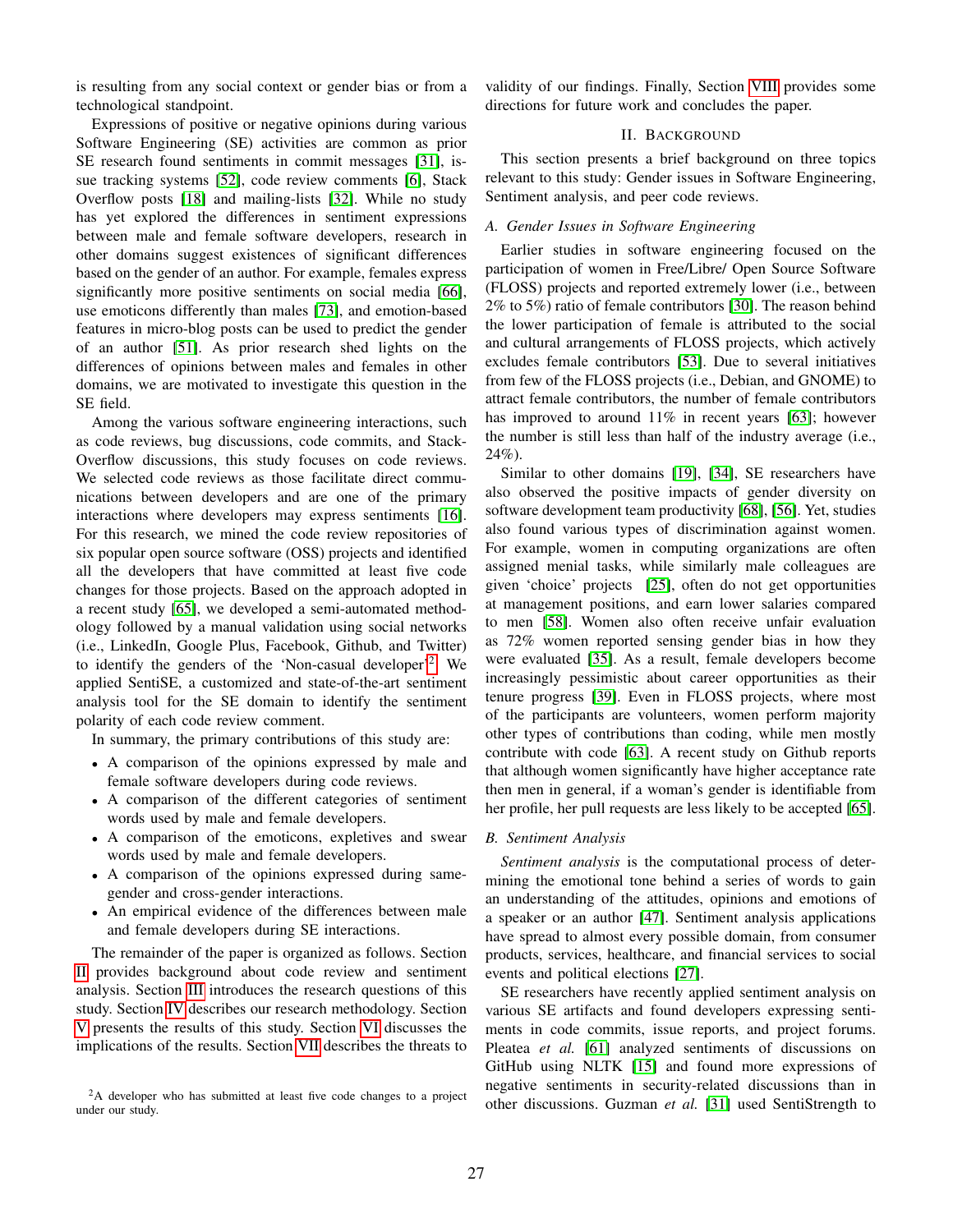analyze commit messages on Github and observed projects developed in Java having more negative commit messages than projects developed in other languages. They also observed higher expressions of positive sentiments among distributed teams. Garcia et al. [\[29\]](#page-10-19) carried out a similar analysis on both the issue reports and mailing-list discussions of the Gentoo community. They observed significant correlations between the activities of authors and their expressions of emotions. Murgia *et al.* [\[52\]](#page-11-5) analyzed issue reports from the Apache Foundation projects and observed developers expressing sentiments during bug discussions.

Most of the prior works focused on identifying sentiments expressed during various SE activities. Couple of recent works have evaluated the impact of those sentiments on the outcomes of different activities. Ortu *et al.* [\[55\]](#page-11-14) analyzed the relation between bug resolution time with sentiment, emotions and politeness of developers and found that issues with negative sentiments are often associated with longer resolution times. Islam *et al.* [\[37\]](#page-10-20) investigated emotional variations during various development activities (e.g., bug-fixing tasks) and found that emotional active developers tend to post longer commit messages.

# *C. Code Review*

Peer code review is a software engineering practice, where a developer sends his/her code to a peer to identify possible defects before merging to the project codebase. Compared with the traditional heavy-weight inspection process, peer code review is more informal, tool-based, and used regularly in practice [\[10\]](#page-10-21). To make peer code reviews more efficient, teams use automated support tools such as Gerrit<sup>[3](#page-2-1)</sup>, Phabricator<sup>[4](#page-2-2)</sup>, and ReviewBoard<sup>[5](#page-2-3)</sup>. A tool-based code review process starts when an author creates a *patchset* (i.e. all files added or modified in a single revision) along with a description of the changes and submits that information to a code review tool. To facilitate reviews, code review tools highlight the changes between two revisions in a side-by-side display. Both the reviewers and the author can insert comments pointing out issues, suggesting improvements, or clarifying the change. After the review, the author may upload a new patch-set addressing the review comments and initiate a new review iteration. This review cycle repeats until either the reviewers approve the change or the author abandons it. Code review tools capture the interactions (a.k.a. review comments) between the author and a reviewer to facilitate *post-hoc* analyses.

## III. RESEARCH QUESTIONS

<span id="page-2-0"></span>The primary objective of this study is *to identify the differences in expressions of sentiments between male and female developers during various software engineering tasks.* Following subsections introduce five specific research questions to investigate this objective. As this study focuses specifically on

code reviews, our research questions are aimed towards code review comments.

#### *A. Gender Vs. Sentiment*

Traditional believes in the Western culture portrait women as "the emotional sex" and consider men as emotionally inexpressive compared to women [\[74\]](#page-11-15). Recent research on social media posts [\[51\]](#page-11-8), [\[66\]](#page-11-6) also found females expressing more sentiments than males. Therefore, our first research question investigates if these findings are also applicable to professional workplace interactions such as code reviews.

# RQ1: *Does the likelihood of expressing sentiments during code reviews depend on the gender of a developer?*

# *B. Same Gender Vs. Cross-Gender Interaction*

Prior works found significant differences between samegender and cross-gender interactions [\[73\]](#page-11-7), [\[64\]](#page-11-16). In general, we would expect a developer to be less expressive, when interacting with a person from the opposite gender than with a person from the same gender. Our next research question investigates this expectation.

# RQ2: *Do developers express sentiments differently during their cross-gender interactions than during their same gender interactions?*

#### *C. Gender Vs. Sentiment Word*

The study on gender and language began in the early 1970s and was arguably established by Robin Lakoff [\[43\]](#page-10-22). The book worked on the foundational ideas about gendered language. She outlined some specific tendencies of wording or writing styles in women's language. Although there are many controversies and criticisms against her work, this groundbreaking research unmasked the nature of male supremacy. Another recent work found females authoring more happy / sad tweets than males, while males' tweets expressed more surprises / fears [\[71\]](#page-11-17). These works motivate us to investigate similar differences in the SE domain. Our next research question investigates the use of various categories of sentiment words (Table [II\)](#page-5-1) based on the gender of a developer.

RQ3: *Do the categories of sentiment words used during code reviews vary based on the gender of a developer?*

# *D. Gender Vs. Emoticon*

Emoticons are widely used in informal written communication and help the author expressing his/her feelings or mood. Recent studies suggest significant differences based on gender with females using emoticons more frequently than males [\[71\]](#page-11-17), [\[73\]](#page-11-7). Therefore, we are interested to find out if these results are supported in a SE context.

RQ4: *Does the likelihood of using emoticons during code reviews depend on the gender of a developer?*

<span id="page-2-1"></span><sup>3</sup><https://code.google.com/p/gerrit/>

<span id="page-2-2"></span><sup>4</sup><http://phabricator.org/>

<span id="page-2-3"></span><sup>5</sup><https://www.reviewboard.org/>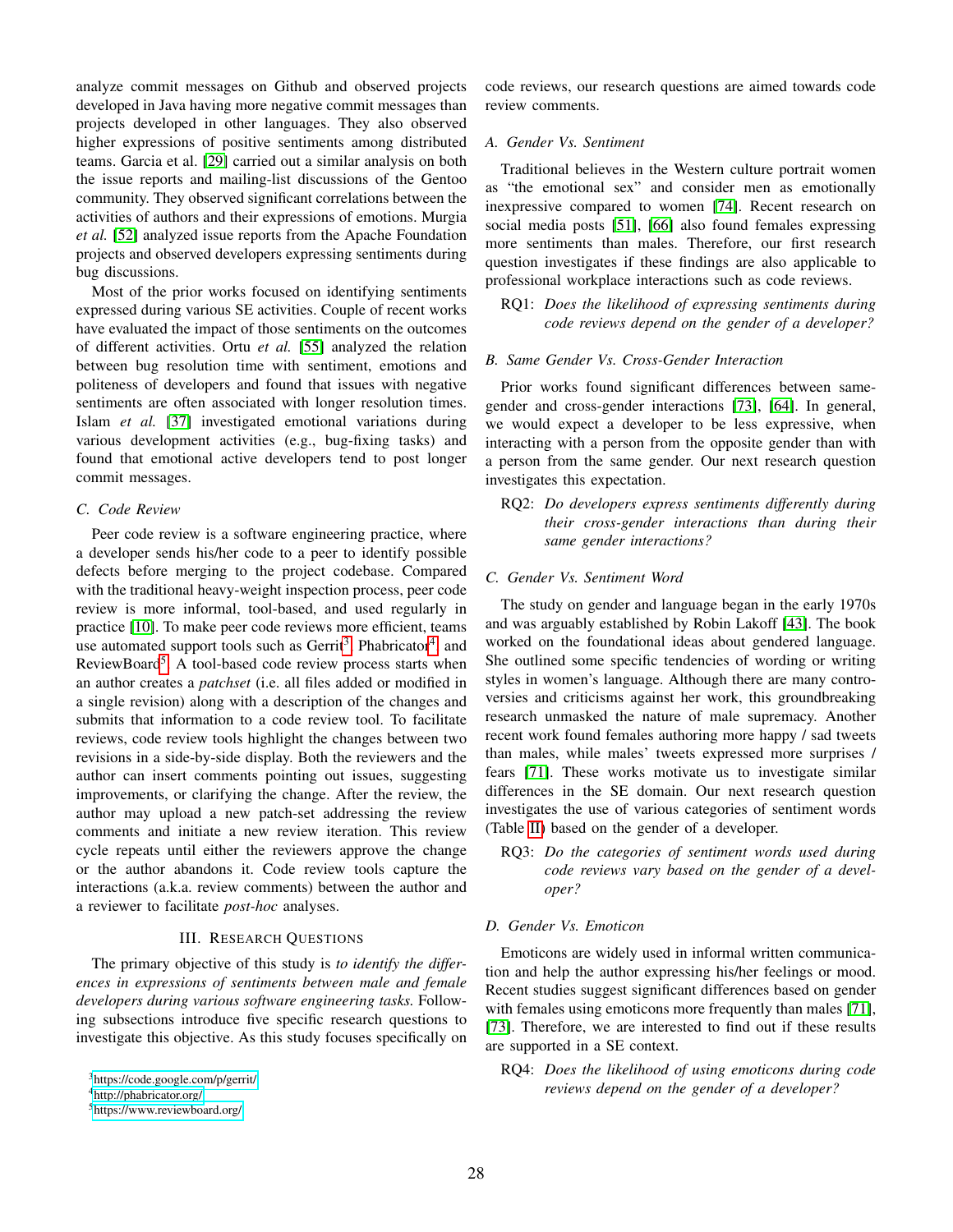# *E. Gender vs. Expletive / Swear Word*

Swearing, or the use of expletives, are perceived as intrinsically forceful or aggressive activities. Cultural stereotype as well as the association of expletives with 'masculine identity' [\[41\]](#page-10-23) suggest a less likelihood of expletives from females than from males. However, recent studies on a contemporary culture [\[64\]](#page-11-16), [\[57\]](#page-11-18) did not find any significant differences. Our next question explores whether female developers follow a traditional stereotype or a contemporary culture [\[64\]](#page-11-16).

RQ5: *Does the likelihood of using swear words /expletives during code reviews depend on the gender of a developer?*

# IV. RESEARCH METHODOLOGY

<span id="page-3-0"></span>The accurate identification of the gender of a contributor is not only essential but also challenging for this research. In the following subsections, we describe our data collection, gender resolution strategy, and sentiment analysis methodology.

## *A. Data Collection and Preparation*

We used the Gerrit-Miner tool of [\[17\]](#page-10-24) to mine completed code reviews of 12 popular OSS projects and stored the data in a MySQL database. Among the 12 projects, we excluded the six projects that did not satisfy either of the following two criteria: i) an open source project that mandates each and every change to be submitted for reviews on Gerrit; and ii) project contributors have performed at least 30,000 code reviews. The selected six projects had total 564,891 completed (i.e., 'Merged' or 'Abandoned') code reviews. Table [I](#page-4-0) shows the list of projects.

A manual inspection of the comments posted by some accounts (e.g., 'Qt Sanity Bot' or 'BuildBot') suggested that those accounts were automated bots rather than humans. These accounts typically contain one of the following keywords: 'bot', 'auto', 'CI', 'Jenkins', 'integration', 'build', 'hook', 'recheck', 'travis', or 'verifier'. Because we wanted only code reviews from actual reviewers, we excluded these bot accounts after a manual inspection had confirmed that the interactions were automatically generated. Following a similar approach as Bird *et al.* [\[14\]](#page-10-25), we used the Levenshtein distance between two names to identify similar names. If our manual reviews of the associated accounts suggested that those belong to the same person we merged those to a single account.

In this study, we define a *'Non-casual developer'* as a developer who has submitted at least five code changes for his/her project. Since our gender resolution strategy is time consuming, we only considered the non-casual developers in each project for our subsequent analyses. Column 'Total devs.' and column 'non-casual devs.' in Table [I](#page-4-0) show the total number of developers and the number of non-casual developers in each of the six projects respectively. Although, the number of noncasual developers may be as low as 38% of total developers (i.e., Android), they contributed more than 95% of total code reviews in each of the six projects (column '% CR by noncasual developers' in Table [I\)](#page-4-0). Our data preparation steps



<span id="page-3-1"></span>Fig. 1. Gender resolution using Gerrit profile pictures: 1) male (left), 2) female (right)

generated a list of 3,570 non-casual developers (Table [I:](#page-4-0) Noncasual devs.) from the six projects.

# *B. Gender Resolution*

We adopted a semi-automated gender resolution strategy using the genderComputer tool created by Vasilescu *et al.* [\[67\]](#page-11-19) and modified by Terrell *et al.* [\[65\]](#page-11-3) and followed the automated steps with manual validations using publicly available information on social networks. The genderComputer tool uses a database of 221,854 first names from 204 countries around the world and classifies each name belonging to one of the following four categories:

- 1) *Male* names given to males.
- 2) *Female* names given to females.
- 3) *Unisex* names given to both males and females.
- 4) *None* no entry in the database.

Based on the names of our 3,570 non-casual developers from the six projects, the genderComputer tool classified the contributors as following: 2,633 males, 325 females, 496 unisex, and 116 none. To ensure the accuracy of the identified genders, we adopted following five-step manual validation strategy for the 937 non-male (i.e., female, unisex, or none) contributors. We moved onto the next resolution step only if all the previous steps failed. If all the five manual validation steps were unsuccessful, which occurred for only 39 contributors  $(\approx 1\%)$ , we excluded a developer from our subsequent analyses. Although, our gender resolution steps leverage only publicly available information, we got our research method reviewed and approved by our Institutional Review Board (IRB).

*1) Resolution using Gerrit Avatar:* Gerrit allows a user to include his/her picture in his/her profile. In the first step, we look into the Gerrit avatar of a user to determine his/her gender. Figure [1](#page-3-1) shows examples of two Gerrit avatars. The avatar on the left indicates a male contributor and the avatar on the right indicates a female. However, some users' Gerrit avatars were either empty or images that do not reveal their genders.

*2) Resolution using Google plus:* We searched the Google plus social network using an user's email address. Based on Google plus search policy, if an user has associated his/her email address with a profile, a search based on that email address returns only that particular profile. Since the gender information of an user on Google plus is public for the majority of the users, a positive match based on an email search potentially could help finding the user's gender (Figure [2\)](#page-4-1).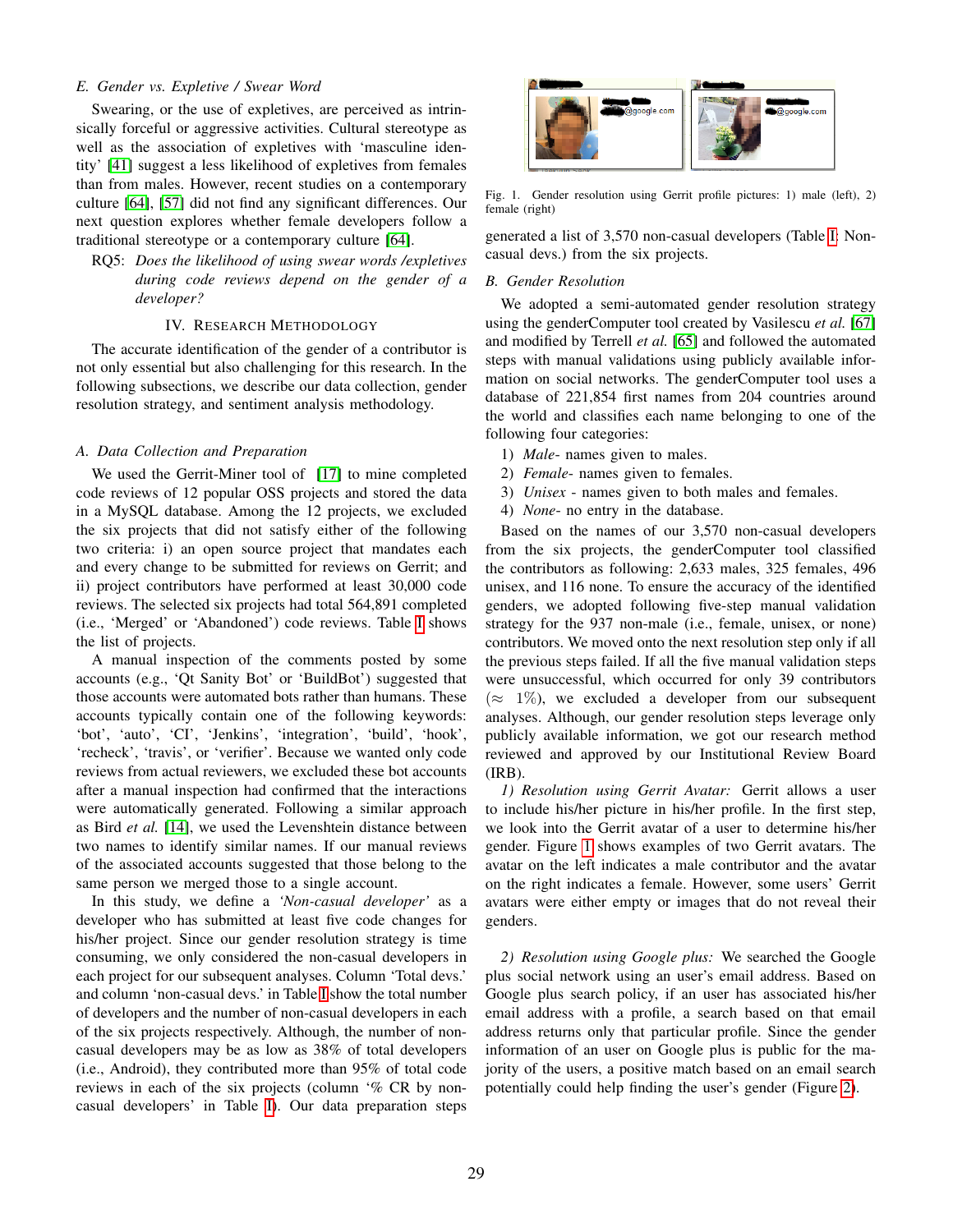<span id="page-4-0"></span>

| Project                       | Domain          | <b>Technology</b> | Using<br><b>Gerrit since</b> | <b>Requests</b><br>mined* | Total devs. | Non-casual<br>devs. | $%$ CR by<br>non-casual<br>devs | % Female |
|-------------------------------|-----------------|-------------------|------------------------------|---------------------------|-------------|---------------------|---------------------------------|----------|
| Android                       | Mobile OS       | $C, C++, Java$    | October, 2008                | 81.137                    | 2.589       | 981                 | 95.6%                           | $6.19\%$ |
| Chromium OS                   | Desktop OS      | $C. C++$          | March, 2011                  | 153,523                   | 1.511       | 1.019               | 99.2%                           | 8.74%    |
| Couchbase                     | NoSOL database  | $C. C++$          | May, 2010                    | 64.799                    | 247         | 165                 | 99.7%                           | 9.69%    |
| OmapZoom                      | Mobile Platform |                   | February, 2009               | 35,973                    | 604         | 439                 | 95.9%                           | 7.06%    |
| OVirt                         | Virtualization  | Java              | October, 2011                | 73.523                    | 345         | 220                 | 99.4%                           | 9.54%    |
| Qt                            | UI framework    | $C. C++$          | May, 2011                    | 155,936                   | 1.598       | 746                 | 94.9%                           | $3.12\%$ |
| *Mined during September, 2017 |                 |                   | <b>Total:</b>                | 564.891                   |             | 3,570               |                                 |          |

TABLE I PROJECT DEMOGRAPHICS



Fig. 2. Gender resolution using Google plus profile: 1) male (left), 2) female (right).

<span id="page-4-1"></span>

<span id="page-4-2"></span>Fig. 3. Gender resolution: 1) using LinkedIn profile picture (left), 2) using received recommendations (right).

*3) Resolution using LinkedIn Profile:* For these users, we searched LinkedIn, a professional social network, with his/her full name and company information. For example, if a user's name is '*Kai Chen*' and his/her email address is '*kai.chen@intel.com*', we searched using the term '*Kai Chen + Intel*'. If we found a positive match, we inspected the profile picture to determine his/her gender. However, if a user's profile picture was invisible to us, we looked into the recommendations that he/she has received. Any gender specific pronouns (i.e., 'he', 'she', 'his', or 'her') in the recommendations revealed the user's gender. Figure [3](#page-4-2) shows examples of gender resolutions using the LinkedIn.

*4) Resolution using Facebook:* We used the same search term as used on the LinkedIn (*'full name + company name'*) on Facebook. If a positive match was found, we inspected the profile pictures as well as gender specific pronoun in the phrase ('To see what he/she shares..') to determine a user's gender.

*5) Resolution using Google Search:* If all the first four steps failed  $\langle \langle 3 \rangle \rangle$  overall), we searched on Google using *'full name + company name'* to identify the profiles of a user on various other platforms (e.g., blog, presentation, video, Twitter, Github, and forums). If information obtained from those platforms suggests a positive match, we inspected pictures or referring pronouns on those platforms to identify the gender of a user.

# *C. Sentiment Analysis*

Since sentiment analysis tools built for other domains do not work well on a SE dataset [\[6\]](#page-10-7), researchers have recently proposed several custom tools for the SE domain, such as SentiCR [\[6\]](#page-10-7), Senti4SD [\[18\]](#page-10-8), SentiStrength-SE [\[38\]](#page-10-26), and SentiSE [\[36\]](#page-10-27). Among the four tools, we use SentiSE, since i) it has the largest training dataset of 13K SE interactions among the four tools; ii) SentiSE's training dataset contains 2,800 code review comments, which are focused in this study; and iii) SentiSE boosts the highest accuracy (86.9%), the highest weighted kappa [\[21\]](#page-10-28) (0.788), and the highest F-measure for all three classes i.e., positive (86.9%), neutral (89.0%), and negative  $(82.1\%)$ . SentiSE  $<sup>6</sup>$  $<sup>6</sup>$  $<sup>6</sup>$  is open source and publicly</sup> available at:

[https://github.com/amiangshu/SentiSE.](https://github.com/amiangshu/SentiSE)

We use SentiWordNet 3.0 [\[11\]](#page-10-29) to compile a list of words expressing sentiments. SentiWordNet is a collection of *synsets*, where each synset contains one or multiple words with the same meaning. SentiWordNet identifies each synset with a unique ID, a positive score, a negative score and a definition. SentiWordNet contains 14,021 words that can potentially express sentiments (i.e. have nonzero positive/negative scores). The objective of this research (i.e. RQ2) also requires grouping the sentiment words into categories. Among the existing categorizations, Arnold proposed the first scheme with eleven fundamental emotions [\[8\]](#page-10-30). Later, Plutchik [\[62\]](#page-11-20) and Parrot [\[59\]](#page-11-21) published reduced schemes with eight groups and six groups respectively. Combining the three aforementioned classifications, SentiSense [\[24\]](#page-10-31) proposes 14 emotional categories and classifies 5,496 commonly used sentiment words from the SentiWordNet. Table [II](#page-5-1) shows example words from the 14 SentiSense categories.

We leverage the list of emoticons and swear words / expletives compiled in SentiSE [\[36\]](#page-10-27). Our list of swear words / expletives include 84 commonly used ones from the english language and list of emoticons include total 107 emoticons with 46 indicating positive sentiments and the remaining 61 indicating negatives.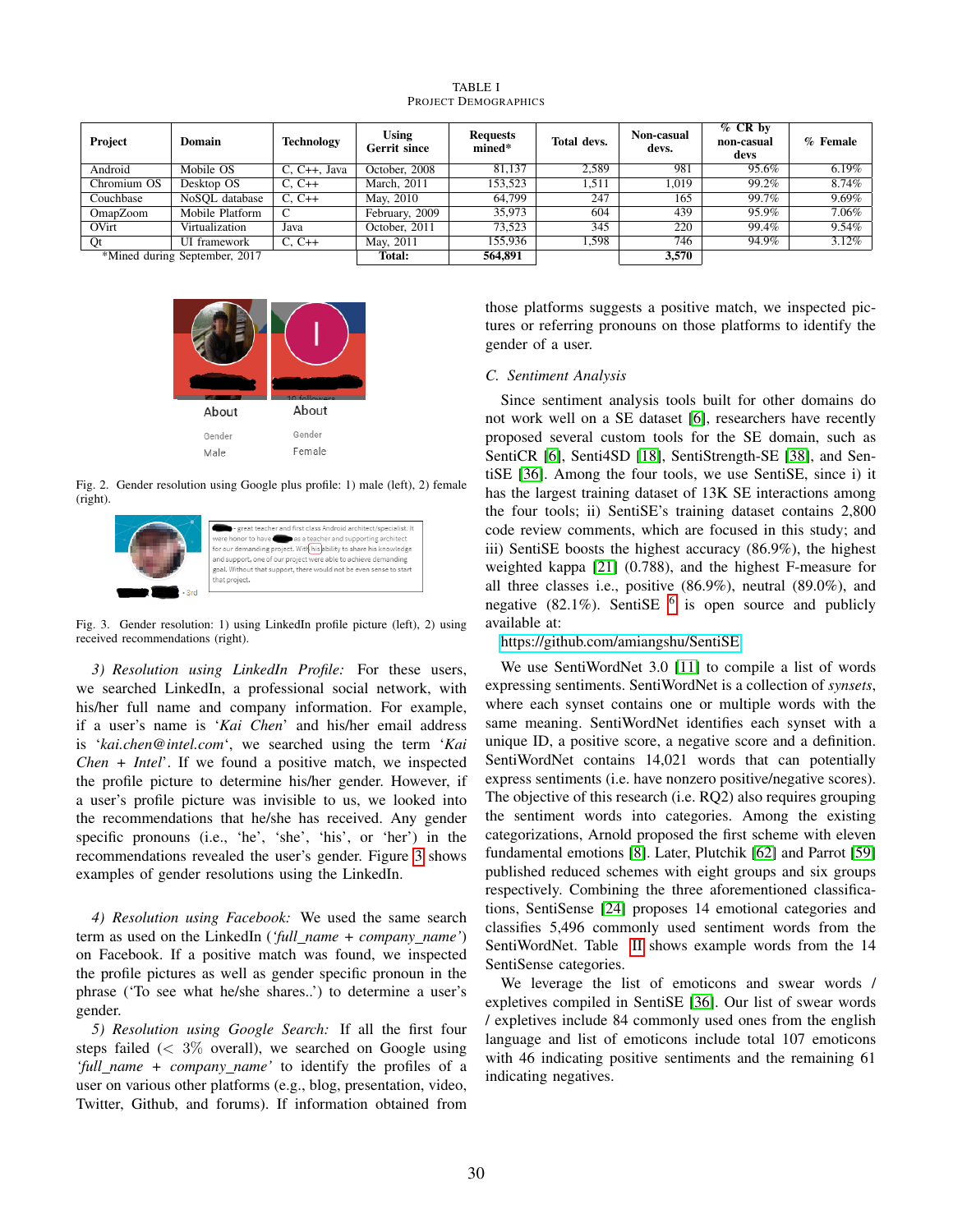TABLE II EXAMPLE WORDS FROM THE 14 SENTISENSE CATEGORIES

<span id="page-5-1"></span>

| Category     | <b>Example</b> words                                    |
|--------------|---------------------------------------------------------|
|              |                                                         |
| Ambiguous    | ironic, rare, strong, thrilling, uncommon               |
| Anger        | danger, disturbing, intolerable, troubling, worrisome   |
| Anticipation | ambition, aspiration, fair, reasonable, sufficient      |
| Calmness     | innocent, patient, placid, resolute, smooth             |
| Despair      | despair, discourage, hopeless, pessimism, unsupportive  |
| Disgust      | confusion, disappointing, disgraceful, insane, mistake  |
| Fear         | disastrous, horrible, rage, scary, vicious              |
| Hate         | abysmally, crappy, rotten, shitty, worthless            |
| Hope         | credible, encouraging, exalted, optimistic, sublime     |
| Joy          | cheer, congratulate, fortuitous, jubilant, satisfactory |
| Like         | advantage, awesome, excellent, great, magnificent       |
| Love         | adorable, kudos, lovely, marvelous, wonderful           |
| Sadness      | alas, cry, doomed, regret, unlucky                      |
| Surprise     | amazed, astonishing, misleading, surprising, wonder     |

# V. RESULTS

<span id="page-5-0"></span>In this section, we present the results of our analyses to answer the five research questions introduced in Section [III.](#page-2-0) Table [III](#page-6-0) shows the results of Chi-Square tests for the five research questions to find statistical significance of the differences between male and female developers.

#### *A. RQ1: Gender vs. Sentiment*

Figure [4,](#page-5-3) shows the ratios of negative and positive review comments authored by male and female developers from the six projects. More than 85% code review comments in those projects are neutrals (i.e., do not express any sentiments). Among the review comments expressing sentiments, the ratios of negative sentiments are higher than positives for all six projects. For example, around 12% reviews authored by the male developers from Android expressed negative sentiments compared to less than 3% positives. Since the primary goal of code reviews is to identify mistakes in code, a higher ratio of negative sentiments than positives may not be surprising.

Five out of the six projects (i.e., except OmapZoom) indicate significantly (Table [III:](#page-6-0) RQ1) higher likelihood of review comments authored by males expressing either negative or positive sentiments than those authored by females. For example, in Qt, around 4% of the review comments authored by males were positives compared to only 2% from females. Similarly,  $\approx$ 12% reviews from males were negatives compared to  $\approx 6\%$  from females. We also found more than 90% review comments authored by female developers as neutrals.

Finding 1: *Male developers were significantly more likely to author review comments expressing positive / negative sentiments than females.*



<span id="page-5-3"></span>



<span id="page-5-4"></span>Fig. 5. Distribution of sentiments: Same gender vs. cross-gender

#### <span id="page-5-5"></span>*B. RQ2: Same Gender Vs. Cross-Gender Interaction*

We computed the distributions (Figure [5\)](#page-5-4) of negative and positive review comments during male  $\rightarrow$  male, male  $\rightarrow$ female, female  $\rightarrow$  male, and female  $\rightarrow$  female interactions. Our results suggest significant differences among those distributions for all the six projects (Table [III:](#page-6-0) RQ2). Four out of the six projects (ie., except Couchbase and Chromium OS) show females more frequently expressing both positive and negative sentiments during their interactions with another female than during than interactions with a male. In Couchbase, females were more negative but less positive when communicating with another female. However, Chromium OS shows an exception with females expressing less sentiments to other females than to males.

For males, the results are mixed. In Qt, Chromium, and oVirt males expressed more sentiments, both positives and negatives, during their interactions with another male than during their interactions with a female. But male developers seem to be harsh to their female colleagues in Android, Couchbase, and Omapzoom, as males not only wrote negative reviews more frequently but also wrote positive reviews less frequently during their interactions with a female than during their interactions with another male.

<span id="page-5-2"></span> ${}^{6}$ A publication detailing the design and evaluation of SentiSE is currently under review.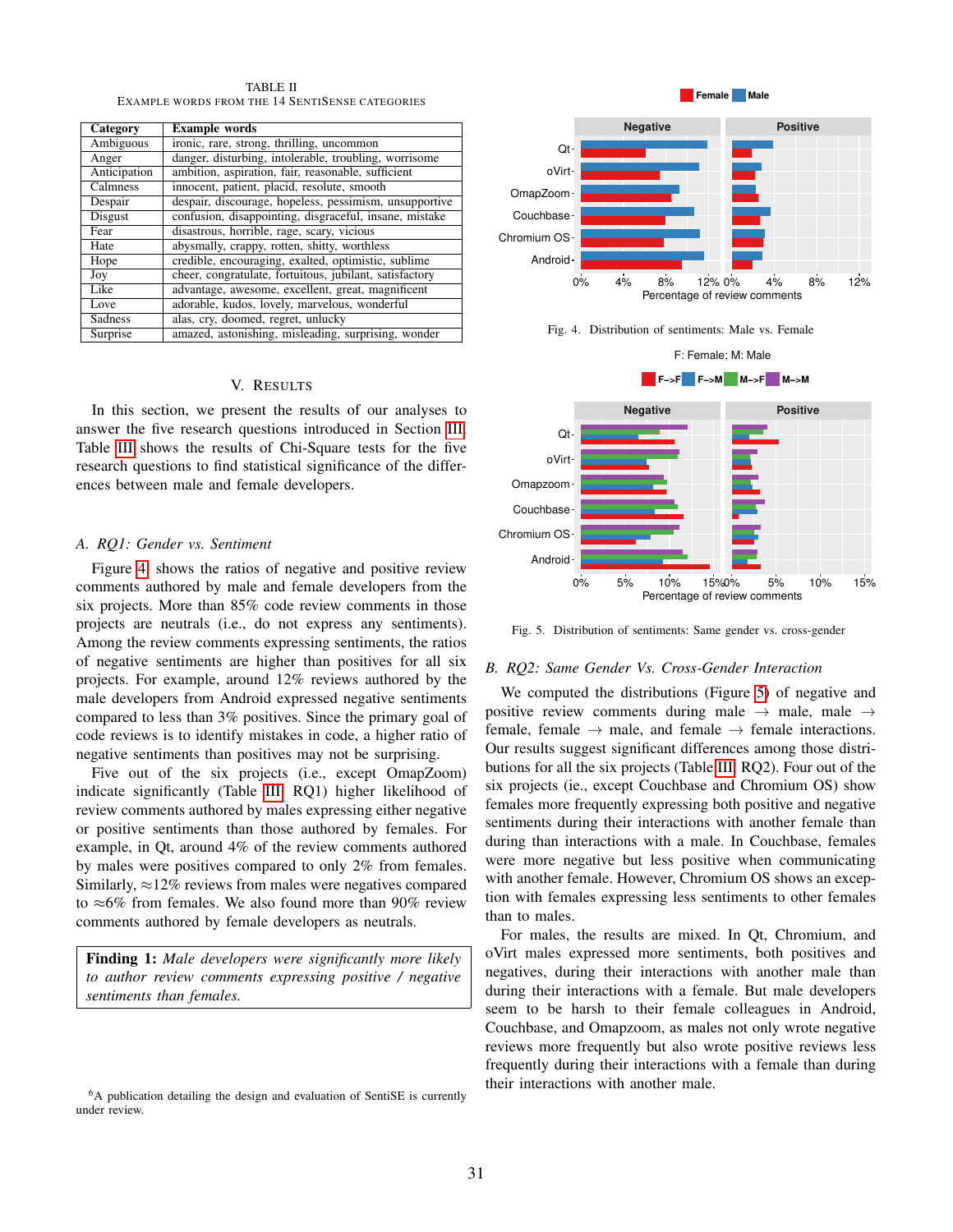| TABLE III                                                        |  |  |  |  |  |  |  |  |
|------------------------------------------------------------------|--|--|--|--|--|--|--|--|
| RESULTS OF THE STATISTICAL TESTS FOR OUR FIVE RESEARCH QUESTIONS |  |  |  |  |  |  |  |  |

<span id="page-6-0"></span>

| Project     | RO1: Sentiment |                     | RQ2: Cross-gender<br>sentiment |                  | RQ3: Types of<br>sentiment words |                  | RO4: Emoticons |                     | RQ5: Expletives /<br>Swear words |           |
|-------------|----------------|---------------------|--------------------------------|------------------|----------------------------------|------------------|----------------|---------------------|----------------------------------|-----------|
|             |                | $\boldsymbol{\eta}$ |                                | $\boldsymbol{v}$ |                                  | $\boldsymbol{v}$ |                | $\boldsymbol{\eta}$ |                                  |           |
| Android     | 27.98          | $< 0.01*$           | 34.18                          | $< 0.01*$        | 249.62                           | $< 0.01*$        | 38.37          | $< 0.01*$           | 5.70                             | $0.02*$   |
| Chromium OS | 182.06         | $< 0.01*$           | 211.03                         | $< 0.01*$        | 361.35                           | $< 0.01*$        | 0.005          | 0.94                | 21.35                            | $< 0.01*$ |
| Couchbase   | 20.74          | $< 0.01*$           | 20.24                          | $< 0.01*$        | 347.02                           | $< 0.01*$        | 71.79          | $< 0.01*$           | 4.07                             | $0.04*$   |
| OmapZoom    | 2.27           | $0.32\,$            | 14.15                          | $0.02*$          | 1467.4                           | $< 0.01*$        | 0.08           | 0.78                | 0.27                             | 0.60      |
| oVirt       | 188.81         | $0.01*$             | 165.71                         | $< 0.01*$        | 225.87                           | $< 0.01*$        | 2810.2         | $< 0.01*$           | 3.52                             | $0.05*$   |
| Qt          | 98.98          | $< 0.01*$           | 96.18                          | $< 0.01*$        | 418.52                           | $< 0.01*$        | 29.07          | $< 0.01*$           | 4.12                             | $0.04*$   |

\*-statistically significant



<span id="page-6-1"></span>Fig. 6. Frequency of sentiment words: Male vs. Female

Finding 2: *In five of the six projects, female developers were more likely to express sentiments to another female than to a male. However, in three out of the six projects, males were harsher to females by not only providing more negative reviews but also providing less positive encouragements.*

## <span id="page-6-2"></span>*C. RQ3: Gender Vs. Sentiment Word*

We computed the frequencies of each word belonging to the *SentiSense* [\[24\]](#page-10-31) among the reviews authored by both male and female developers. Among the 14 categories from *SentiSense*, words belonging to the 'ambiguous' category assume sentiment orientations based on its context. Moreover, words belonging to the 'despair' category were rare or even non-occurring among the review comments in our dataset. Therefore, we excluded these two categories from our analysis.

In five of the six projects (except Android) male developers used sentiment words more frequently than females (Figure [6\)](#page-6-1). Figure [7](#page-7-1) shows the occurrences of the 12 SentiSense categories per 100K words authored by male and female developers from the six projects. Since words from some categories were several times more frequent than the other categories, we plot those charts on a log scale. For example, males from Android used words from the 'like' category 1,510 times per 100k words, but the corresponding number for the words from the 'fear' category was only 23. We also noticed significant differences between males and females in using *SentiSense words* (Table [III:](#page-6-0) RQ3).

In three of the six projects (i.e., except Android, Couchbase, and OmapZoom), males were more likely to use words belonging to strong sentiment categories such as 'Surprise', 'Sadness', 'Love', 'Joy', 'Hate', 'Disgust','Fear', and 'Anger'. The frequencies for the words belonging to mild sentiment categories such as 'Like', 'Anticipation', 'Calmness' and 'Hope' were very similar between males and females. Females from Android, Couchbase and Omapzoom were more frequently expressing 'Anger' and 'Disgust' possibly due to the negative attitudes from their male colleagues.

Finding 3: *Male developers were significantly more likely to use sentiment words than females. Moreover, during sentiment expressions, females were less likely to use words expressing strong sentiments than males.*

# *D. RQ4: Gender Vs. Emoticon*

Figure [8](#page-7-2) shows the distributions of positive / negative emoticons per 1000 review comments authored by male and female developers. In general, developers use positive emoticons far more frequently than negatives. The two 'smiley face' emoticons (i.e., ':)' and ':-)') accounted for more than 75% of the emoticon usage for each project. Among the negative emoticons, sad face ':(' and toungue out ':p' were the most frequent ones. We also noticed emoticons more frequent among comments from males than from females (except positive emoticons in Chromium OS). These differences between male and female developers in using emoticons are statistically significant for four out of the six projects (except Chromium OS and OmapZoom) as shown in Table [III:](#page-6-0) RQ4. However, we did not notice any significant affinity towards a particular emoticon based on gender.

Finding 4: *Contrary to prior results, female developers were less likely to use emoticons than males during code reviews.*

# <span id="page-6-3"></span>*E. RQ5: Gender Vs. Expletive / Swear Word*

Figure [9](#page-7-3) shows the distributions of expletives / swear words per 100k words authored by male and female developers. In general, the frequencies of expletives / swear words were very low, which may not be surprising since our dataset includes six of the top OSS projects. We also noticed male developers more frequently using expletives / swear words than females. These differences are also statistically significant for five out of the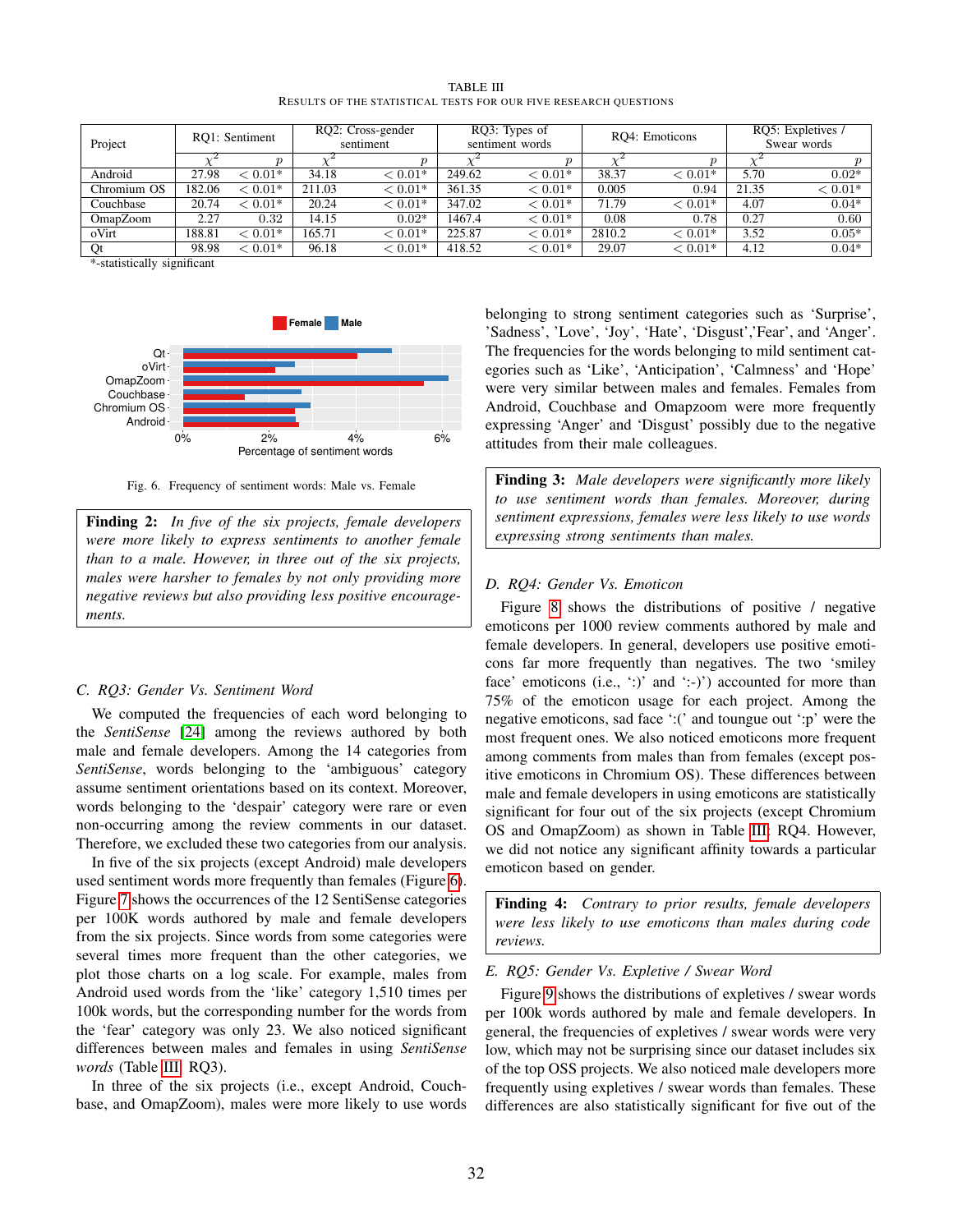

<span id="page-7-1"></span>Fig. 7. Distribution of sentiment word categories from SentiSense: Male vs. Female



<span id="page-7-2"></span>Fig. 8. Distribution of emoticons: Male vs. Female



<span id="page-7-3"></span>Fig. 9. Distribution of expletives / swear words: Male vs. Female

six projects (i.e., except OmapZoom) as shown in (Table [III:](#page-6-0) RQ5). We also noticed 'crap', 'damn', and 'screw' as the most common expletives used by both males and females. However, some of the highly offensive expletives such as 'bitch', 'bastard', 'fuck', 'jerk' were used only by males.

Finding 5: *Female developers were significantly less likely to use expletives than males in five out of six projects. Even when female used expletives, they avoided certain highly offensive ones that males often used.*

# VI. DISCUSSION AND IMPLICATIONS

<span id="page-7-0"></span>In this section, we compare our results with prior results from other domains and discuss possible reasons and implications for our findings.

# *A. Verbal Abuses Towards Females*

One of the primary goal of this study is to determine whether females are more frequent recipients of negative opinions than males. The results are mixed, since three out of the six projects indicate possible discrimination with males not only writing negative reviews more frequently to females but also withholding positive encouragements (Section [V-B\)](#page-5-5). Unsurprisingly, females from those projects were more frequently using words expressing 'Anger' or 'Disgust' than the males belonging to those projects (Section [V-C\)](#page-6-2) in their reviews. However, it is encouraging to see this trend as not a norm across all the six projects.

On the other hand, the results of RQ5 (Section [V-E\)](#page-6-3), which suggest more frequent expletives from the males than from the females, with some of expletives being highly offensive to females, are concerning. Some software projects, especially OSS projects have been guilty of fostering a 'toxic culture' for women, where inflammatory talk and aggressive posturing is acceptable within the norm of the community [\[53\]](#page-11-9). Some words often used in the mailinglists are insulting to women. Recently similar toxic culture has been also reported in Apple [\[54\]](#page-11-22), Tesla [\[46\]](#page-10-32) and UploadVR [\[40\]](#page-10-33), where crude and sexist jokes often made female employees uncomfortable. A similar scenario seems to be present across all the six projects in our study.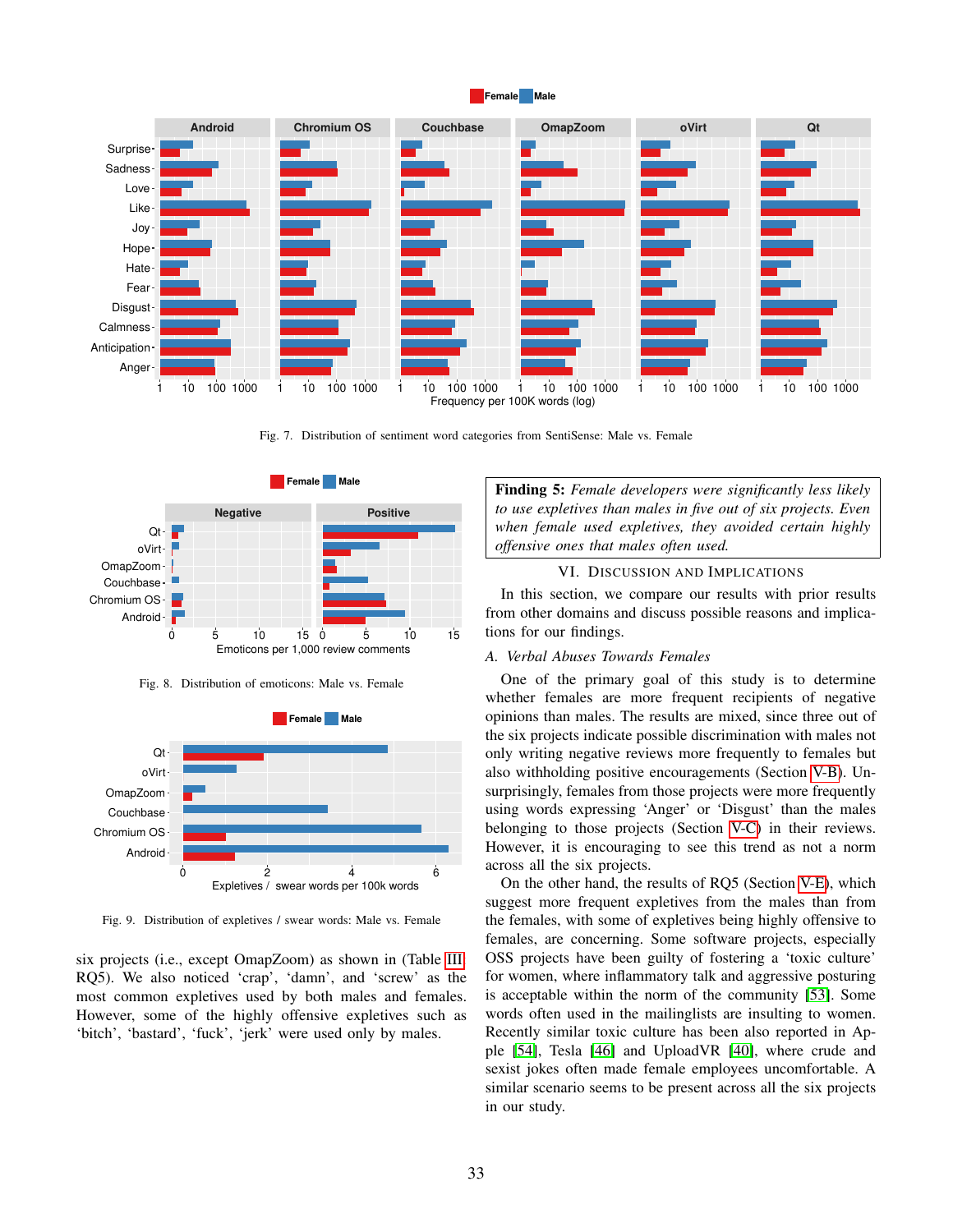# *B. Comparisons with Other Domains*

While some of our results support prior findings in other areas, several of our results are contradicting. First, while women have been termed as more emotional than men in most of the prior studies [\[51\]](#page-11-8), [\[66\]](#page-11-6), [\[74\]](#page-11-15), we find a completely opposite picture in the SE context. Second, Thelwal et al. [\[66\]](#page-11-6), found male-female interactions to be slightly flirtatious, while female-female interactions to be transparently supportive. On the contrary, our findings indicate that females remain neutral while interacting with males, but males render more negative reviews to their female peers. Although females writing more positive comments to another female may hint support, females also wrote more negative reviews to another female. Third, prior studies found a tendency for women to report feeling stronger and longer emotions and to express them more clearly [\[28\]](#page-10-34). However, five out of our six projects indicate a contradicting picture with males using stronger emotions more frequently than females. Fourth, in terms of emoticon usage, Wolf found women more frequently using emoticons than men. While women used humors more frequently, emoticons to express teasing or sarcasm dominated in males' newsgroups [\[73\]](#page-11-7). However, our findings not only found less emoticons from females but also did not find any significant differences based on gender. Finally, although recent studies suggest [\[64\]](#page-11-16), [\[57\]](#page-11-18) females breaking traditional stereotype in the usage of expletives or swear words, we did not observe a similar trend in the SE context.

# *C. Non-expressiveness of Female Developers*

One intriguing question gets raised by our results is, *why female developers do not express their sentiments in the SE context as they often do in social media*. While we do not have a definite answer, several factors, as discussed following may be contributing. Inclusive communities with more women can be more comfortable for women to ask questions or interact with each other. However women constitute less than 10% OSS developers [\[44\]](#page-10-35). A recent survey on Github developers also report profound gender imbalance with 95% males compared to only 3% females [\[4\]](#page-10-36). As a result, women may be misinterpreted in software engineering while expressing their feelings or sentiments. A woman who speaks up may be judged as aggressive in OSS projects [\[44\]](#page-10-35) and therefore, in most of the cases, women keep themselves silent and do not speak up or show emotions. In another survey [\[33\]](#page-10-37), female executives reported that their comments during heated discussions are misinterpreted and are perceived as emotional. Therefore, women were advised to back up their feelings with logic, specificity and facts.

The uneasiness or self-doubt and less confidence in female developers may also arise from the lack of female mentors or seniors in software engineering. For example, women held only 11% of top executive positions at Silicon Valley companies [\[42\]](#page-10-38). Moreover, women were three-andhalf times more likely to holding junior positions, in spite of being equally capable as their male peers [\[7\]](#page-10-39). However, the presence of female role models, as recently observed in

Malaysia [\[50\]](#page-10-40), may make the SE industry less associated with masculine characteristics and more appropriate for women. Sheryl Sandberg describes this issue as "*There aren't more women in tech because there aren't more women in tech.* [\[45\]](#page-10-41)."

In a recent survey by Elephant in the Valley [\[69\]](#page-11-23), 87% of the women working in the Silicon Valley reported demeaning comments from their male colleagues. More alarmingly, 60% of the women reported sexual harassments, which is 1.5 times higher than the percentage of women reporting the same in other areas (41%) [\[23\]](#page-10-2). Moreover, women are often questioned on their moral standing and face social consequences for their linguistic behavior. Using aggressive or harsh or forceful words is treated as infraction of their cultural and social stereotypes. Using expletives breaches behavioral compliance in some communities and society imposes more obligations on women in preserving social values and norms than men [\[64\]](#page-11-16). Due to these factors, female developers who do not feel comfortable at their work environments, may subdue their natural instincts [\[74\]](#page-11-15) to express emotions.

#### *D. Implications*

In recent years the US government as well as IT organizations have taken numerous initiatives to increase the enrollments of females in computing education [\[1\]](#page-10-42), [\[2\]](#page-10-43), [\[3\]](#page-10-44), which helped to improve the percentage female CIS graduates to 18% in 2016 [\[76\]](#page-11-24) from 12% in 2006. However, retaining women in computing professions received very little attention [\[58\]](#page-11-2). A recent report suggests that 45% women who chose computing careers leave the field within ten years and that quit rate is more than twice as high for women than it is for men [\[9\]](#page-10-45). The primary reasons behind the attrition can be negative workplace experiences, lack of access to creative technical roles, and dissatisfaction with career prospects [\[9\]](#page-10-45). As a result, although the percentage of female graduates continued to increase during the last decade, the percentage of women holding computing jobs are declining [\[70\]](#page-11-25). According to a report from the US Department of Commerce, women accounted for 30% of the computing jobs in 2000 and that number fell to 27% in 2009 [\[13\]](#page-10-46). Another report by the "Girls Who Code" initiative estimated the percentage of women in computing jobs steady at 24% from 2011 to 2016 despite the growing ratio of female graduates and that number will likely reduce to 22% by year 2025 [\[2\]](#page-10-43). Being more frequent recipients of negative reviews than males (Section [V-B\)](#page-5-5) or encountering words that are demeaning to females (Section [V-E\)](#page-6-3) may be a factor behind the negative workplace experiences encountered by the female developers and may be contributing to the diminishing number of females in the SE domain.

A recent study [\[20\]](#page-10-47) investigated the gender biasness in six of the largest natural science and engineering fields. The results found biological sciences, chemistry, mathematics, and statistics as more gender-balanced compared to computer science, engineering, and physics. According to Cheryan *et* al. the three dominant factors shaping preferences for one subfield over another are: i) insufficient early experience, ii) perceptions of a masculine culture, and iii) gender gaps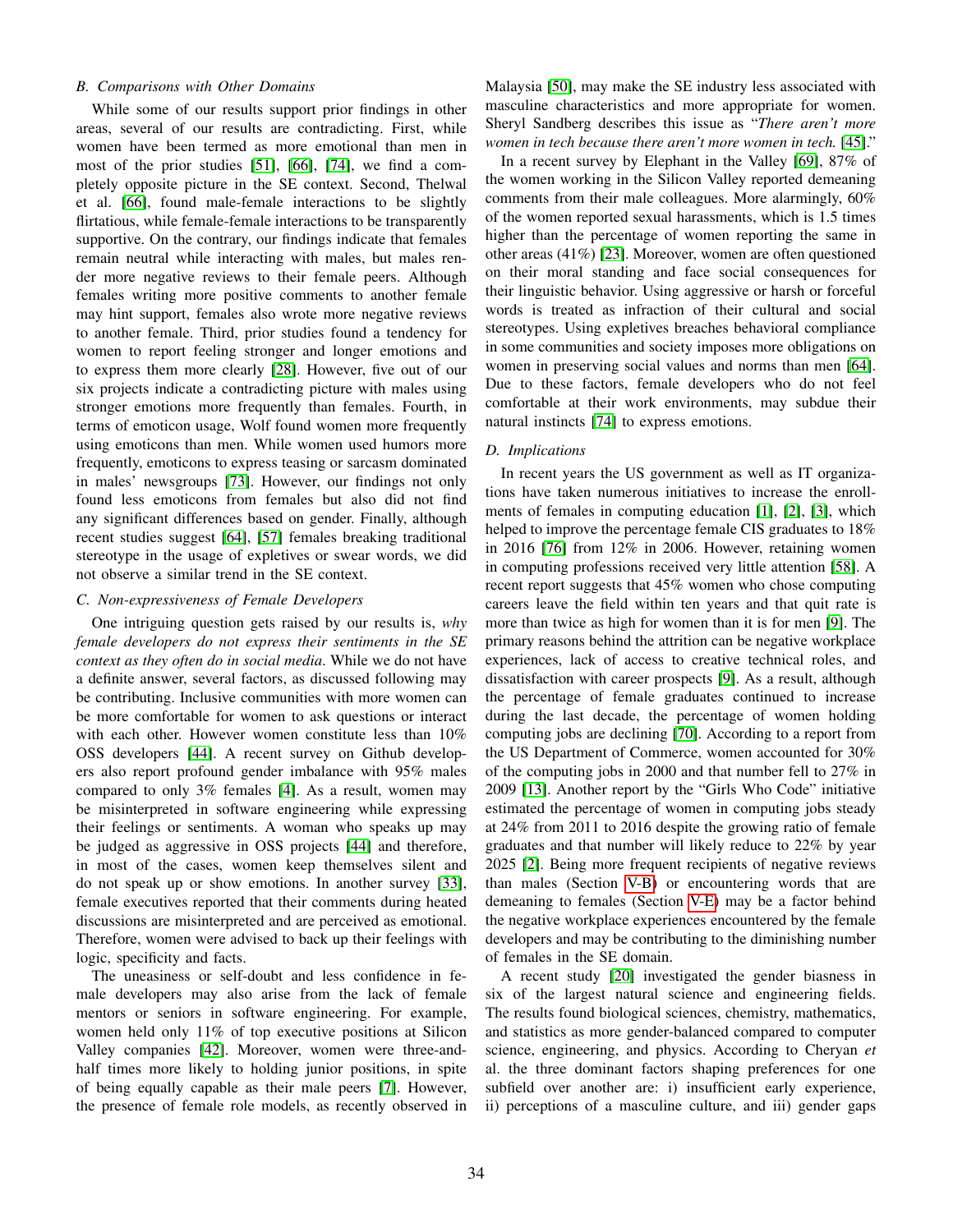in self-efficacy. Some computing organizations foster 'geek culture' [\[48\]](#page-10-48), which promotes certain stereotypes that do not fit well with most women. Therefore, women often feel as outsiders within those organizations. The characteristics and culture in communication among male and female counterparts in code reviews can represent the true nature of their inter relationship and the masculine culture in SE fields. So, this study will open up opportunity of research on gender bias in SE field from another point of view. Our study reveals the true nature of the behavioral differences between men and women in the SE field and further investigations can help overcoming diminishing number of females in this domain [\[2\]](#page-10-43).

#### VII. THREATS

<span id="page-9-0"></span>In the following subsections, we address three common types of threats to any empirical study.

# *A. Internal Validity*

The primary threat to internal validity in this study is *project selection*. We included six publicly accessible OSS projects that practice tool-based code reviews supported by the same tool (i.e., Gerrit). Though, it is possible that projects supported by other code review tools (e.g., ReviewBoard, Github pullbased reviews, and Phabricator) could have behaved differently, we think this threat is minimal for four reasons: 1) all code review tools support the same basic purpose, i.e. detecting defects and improving the code, 2) the basic workflow (i.e. authors posting code, reviewers commenting about code snippets, and code requiring approval from reviewer before integration) of most of the code review tools are similar, 3) we did not use any Gerrit-specific feature/attributes in this study, and 4) sentiments expressed in review comments may not depend on any feature that is exclusive to Gerrit only. Therefore, we believe the project selection threat is minimal.

# *B. Construct Validity*

The primary threat to construct validity is related to our gender resolution methodology based on the genderComputer tool, which has been used in several prior SE studies [\[68\]](#page-11-11), [\[65\]](#page-11-3). Since we manually validated the tool's classification for the 937 non-males, we believe that no male was misclassified as a female in our dataset. However, as we accepted gender-Computer's classifications for the 2,633 males, we are unable to make a similar claim that no female was misclassified as a male. To estimate, possible classification errors, we manually validated the genders of 200 randomly selected developers from the 2,633 males, using a similar methodology that we used for the non-males. Since our validation found only one female (0.5%) among these 200 developers, we do not think enough females were misclassified as males in our dataset to alter the results of our research questions.

We use SentiSE, a state-of-the-art sentiment analysis tool which is highly accurate ( $\approx$ 87%). However, we cannot confidently claim that the misclassification ( $\approx 13\%$ ) of SentiSE has not altered the results of our study. However, this would have been true only if there is a systematic relationship between the comments that SentiSE incorrectly classifies and the gender of the author (if, for example, SentiSE incorrectly classifies comments written by females more frequently than comments written by males). We have no reason to believe that such a relationship exists, but have no empirical evidence.

# *C. External Validity*

Although we analyzed a large number of code review requests from six popular and matured OSS projects, we cannot definitively establish that our sample is representative of the entire OSS population. Because OSS projects vary on characteristics like product, participant type, community structure, and governance, we cannot draw general conclusions about all OSS projects from this single study. To build reliable empirical knowledge, we need family of experiments [\[12\]](#page-10-49) that include OSS projects of all types.

# VIII. CONCLUSION

<span id="page-9-1"></span>In this study, we explored the differences between men and women in using sentiment words, emoticons, and expletive during code reviews. This work is motivated by earlier findings where authors investigated existing gender bias in tech fields and differences of sentimental expression of men and women in other contexts such as social media. However, no prior research has explored the differences in opinions between men and women in the SE domain, and broadly in tech fields. Our results suggest that the likelihood of using sentiment words, emoticons, and expletives during code reviews vary based on the gender of a developer as women are less likely to use sentiment words / emoticons / expletives than men. We also investigated same-gender and cross-gender interactions and found female developers less frequently writing negative comments to their male counterparts. Yet, male developers from three out of the six projects were not only critical of their female counterparts but also withheld positive encouragements. Unsurprisingly, females from those projects were expressing 'Anger' and 'Disgust' more frequently than males. Our results also found males more frequently using expletives or words that are demeaning to females across all the six projects, supporting a 'toxic culture' as suggested by a prior study [\[53\]](#page-11-9). The results of this research can be used to analyze the ongoing gender issues in tech fields from different perspective. The diminishing trend of gender gap in other fields including automotive industry, biological sciences and mathematics [\[20\]](#page-10-47) stems from the pursue of investigating the gender issues from the very beginning of education level to the professional environment. Therefore, our results will be interesting for the researchers to investigate the current socio-cultural norms against women in tech fields and for the professionals to create a workplace where every woman can feel confident, supported and safe to pursue their dreams. In a follow-up study, we plan to further investigate the outcomes of this study qualitatively and determine possible factors behind our results. We hope our results can motivate further research both to retain and to encourage more women in computing professions.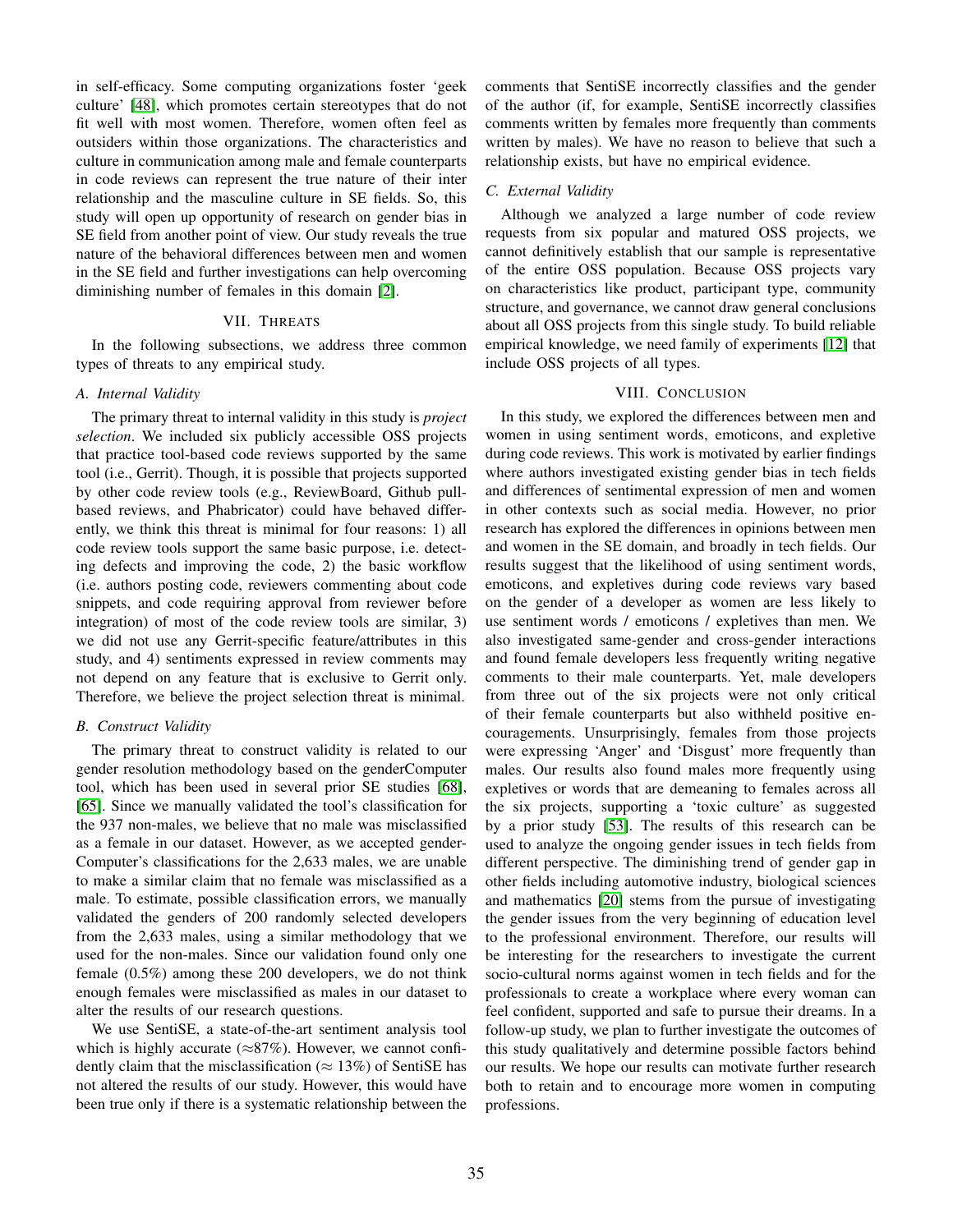#### **REFERENCES**

- <span id="page-10-42"></span>[1] (2017) Cs for all. [Online]. Available:<http://www.csforall.org/>
- <span id="page-10-43"></span>[2] (2017) Girls who code. [Online]. Available:<https://girlswhocode.com/>
- <span id="page-10-44"></span>[3] (2017) Nasa girls. [Online]. Available: [https://women.nasa.gov/](https://women.nasa.gov/about-nasa-girls/) [about-nasa-girls/](https://women.nasa.gov/about-nasa-girls/)
- <span id="page-10-36"></span>[4] "Open source survey," 2017, accessed = 2018-05-19. [Online]. Available:<http://opensourcesurvey.org/2017/>
- <span id="page-10-0"></span>[5] J. Abbate, *Recoding gender: Women's changing participation in computing*. MIT Press, 2012.
- <span id="page-10-7"></span>[6] T. Ahmed, A. Bosu, A. Iqbal, and S. Rahimi, "Senticr: A customized sentiment analysis tool for code review interactions," in *Proceedings of the 32nd IEEE/ACM International Conference on Automated Software Engineering*, 2017, pp. 106–111.
- <span id="page-10-39"></span>[7] A. Al-Heeti, "Young women dominate in software, but still face setbacks," 2018, accessed = 2018- 05-19. [Online]. Available: [https://www.cnet.com/news/](https://www.cnet.com/news/young-women-dominate-in-software-but-still-face-setbacks-says-hackerrank/) [young-women-dominate-in-software-but-still-face-setbacks-says-hackerrank/](https://www.cnet.com/news/young-women-dominate-in-software-but-still-face-setbacks-says-hackerrank/)
- <span id="page-10-30"></span>[8] M. Arnold, "Emotion and personality. volume i: Psychological aspects," in *New York: Columbia University Press*, 1960.
- <span id="page-10-45"></span>[9] C. Ashcraft, B. McLain, and E. Eger, "Women in tech: The facts," *National Center for Women et Information Technology*, 2016.
- <span id="page-10-21"></span>[10] A. Bacchelli and C. Bird, "Expectations, outcomes, and challenges of modern code review," in *Proceedings of the 2013 International Conference on Software Engineering*. IEEE Press, 2013, pp. 712–721.
- <span id="page-10-29"></span>[11] S. Baccianella, A. Esuli, and F. Sebastiani, "Sentiwordnet 3.0: An enhanced lexical resource for sentiment analysis and opinion mining," in *Proceedings of the Seventh Conference on International Language Resources and Evaluation*, 2010, pp. 2200–2204.
- <span id="page-10-49"></span>[12] V. R. Basili, F. Shull, and F. Lanubile, "Building knowledge through families of experiments," *IEEE Transactions on Software Engineering*, vol. 25, no. 4, pp. 456–473, 1999.
- <span id="page-10-46"></span>[13] D. Beede, T. Julian, D. Langdon, G. McKittrick, B. Khan, and M. Doms, "Women in stem: A gender gap to innovation. esa issue brief# 04-11." *US Department of Commerce*, 2011.
- <span id="page-10-25"></span>[14] C. Bird, A. Gourley, P. Devanbu, M. Gertz, and A. Swaminathan, "Mining email social networks," in *Proceedings of the 2006 international workshop on Mining software repositories*. ACM, 2006, pp. 137–143.
- <span id="page-10-18"></span>[15] S. Bird, "NLTK: The Natural Language Toolkit," in *Proceedings of the COLING/ACL on Interactive presentation sessions*. Association for Computational Linguistics, 2006, pp. 69–72.
- <span id="page-10-10"></span>[16] A. Bosu, J. C. Carver, C. Bird, J. Orbeck, and C. Chockley, "Process Aspects and Social Dynamics of Contemporary Code Review: Insights from Open Source Development and Industrial Practice at Microsoft," *IEEE Transactions on Software Engineering*, vol. 1, no. 99, pp. 1–1, 2017.
- <span id="page-10-24"></span>[17] A. Bosu and J. C. Carver, "Impact of peer code review on peer impression formation: A survey," in *2013 ACM/IEEE International Symposium on Empirical Software Engineering and Measurement*. IEEE, 2013, pp. 133–142.
- <span id="page-10-8"></span>[18] F. Calefato, F. Lanubile, F. Maiorano, and N. Novielli, "Sentiment polarity detection for software development," *Empirical Software Engineering*, pp. 1–31, 2017.
- <span id="page-10-12"></span>[19] K. Campbell and A. Mínguez-Vera, "Gender diversity in the boardroom and firm financial performance," *Journal of business ethics*, vol. 83, no. 3, pp. 435–451, 2008.
- <span id="page-10-47"></span>[20] S. Cheryan, S. A. Ziegler, A. K. Montoya, and L. Jiang, "Why are some stem fields more gender balanced than others?" *Psychological Bulletin*, vol. 143, no. 1, pp. 1–35, 2017.
- <span id="page-10-28"></span>[21] J. Cohen, "Weighted kappa: Nominal scale agreement provision for scaled disagreement or partial credit." *Psychological bulletin*, vol. 70,
- <span id="page-10-5"></span>no. 4, p. 213, 1968.<br>[22] J. Damore. Damore. Google's ideological echo chamber: How bias clouds our thinking about diversity and inclusion. [Online]. Available: [https://gizmodo.com/](https://gizmodo.com/exclusive-heres-the-full-10-page-anti-diversity-screed-1797564320) [exclusive-heres-the-full-10-page-anti-diversity-screed-1797564320](https://gizmodo.com/exclusive-heres-the-full-10-page-anti-diversity-screed-1797564320)
- <span id="page-10-2"></span>[23] A. Das, "Sexual harassment at work in the united states," *Archives of sexual behavior*, vol. 38, no. 6, pp. 909–921, 2009.
- <span id="page-10-31"></span>[24] J. C. de Albornoz, L. Plaza, and P. Gervas, "Sentisense: An easily scalable concept-based affective lexicon for sentiment analysis," in *Proceedings of the Eight International Conference on Language Resources and Evaluation (LREC'12)*, 2012.
- <span id="page-10-3"></span>[25] L. DiDio, "Look out for techno-hazing," vol. 31, no. 39, pp. 72–73.
- <span id="page-10-1"></span>[26] N. L. Ensmenger, *The computer boys take over: Computers, programmers, and the politics of technical expertise*. Mit Press, 2012.
- <span id="page-10-17"></span>R. Feldman, "Techniques and applications for sentiment analysis," *Communications of the ACM*, vol. 56, no. 4, pp. 82–89, 2013.
- <span id="page-10-34"></span>[28] A. H. Fischer and A. S. Manstead, "The relation between gender and emotions in different cultures," *Gender and emotion: Social psychological perspectives*, vol. 1, pp. 71–94, 2000.
- <span id="page-10-19"></span>[29] D. Garcia, M. S. Zanetti, and F. Schweitzer, "The role of emotions in contributors activity: A case study on the Gentoo community," in *Cloud and Green Computing (CGC), 2013 Third International Conference on*. IEEE, 2013, pp. 410–417.
- <span id="page-10-11"></span>[30] R. A. Ghosh, R. Glott, B. Krieger, and G. Robles, "Free/libre and open source software: Survey and study," 2002.
- <span id="page-10-6"></span>[31] E. Guzman, D. Azócar, and Y. Li, "Sentiment analysis of commit comments in github: an empirical study," in *Proceedings of the 11th Working Conference on Mining Software Repositories*. ACM, 2014, pp. 352–355.
- <span id="page-10-9"></span>E. Guzman and B. Bruegge, "Towards emotional awareness in software development teams," in *Proceedings of the 2013 9th Joint Meeting on Foundations of Software Engineering*, ser. ESEC/FSE 2013, 2013, pp. 671–674.
- <span id="page-10-37"></span>[33] K. Heath and J. Flynn, "How women can show passion at work without seeming "emotional"," 2015, accessed = 2018-05-19. [Online]. Available: [https://hbr.org/2015/09/](https://hbr.org/2015/09/how-women-can-show-passion-at-work-without-seeming-emotional) [how-women-can-show-passion-at-work-without-seeming-emotional](https://hbr.org/2015/09/how-women-can-show-passion-at-work-without-seeming-emotional)
- <span id="page-10-13"></span>[34] C. Herring, "Does diversity pay?: Race, gender, and the business case for diversity," *American Sociological Review*, vol. 74, no. 2, pp. 208–224, 2009.
- <span id="page-10-14"></span>[35] S. A. Hewlett, L. Sherbin, F. Dieudonne, C. Fargnoli, and C. Fredman, "Athena factor 2.0: Accelerating female talent in science, engineering & technology," *Center for Talent Innovation2014*, 2014.
- <span id="page-10-27"></span>[36] T. Hossain, A. Kohli, and A. Bosu, "Sentise: Sentiment analysis for software engineering interactions," in *Under Submission to the Automated Software Engineering Journal*, 2018, p. TBD. [Online]. Available:<https://github.com/amiangshu/SentiSE>
- <span id="page-10-20"></span>[37] M. R. Islam and M. F. Zibran, "Exploration and exploitation of developers' sentimental variations in software engineering," *International Journal of Software Innovation (IJSI)*, vol. 4, no. 4, pp. 35–55, 2016.
- <span id="page-10-26"></span>[38] ——, "Leveraging automated sentiment analysis in software engineering," in *Proceedings of the 14th International Conference on Mining Software Repositories*. IEEE Press, 2017, pp. 203–214.
- <span id="page-10-15"></span>[39] T. James, M. Galster, K. Blincoe, and G. Miller, "What is the perception of female and male software professionals on performance, team dynamics and job satisfaction?: insights from the trenches," in *Proceedings of the 39th International Conference on Software Engineering: Software Engineering in Practice Track*, 2017, pp. 13–22.
- <span id="page-10-33"></span>[40] M. Kendall. (2017) Lawsuit describes vr startup's office 'kink room,' parties 'rife with sexual impropriety'. [Online]. Available: <https://tinyurl.com/y8fbuuo5>
- <span id="page-10-23"></span>[41] V. d. Klerk, "Expletives: men only?" *Communications Monographs*, vol. 58, no. 2, pp. 156–169, 1991.
- <span id="page-10-38"></span>[42] M. Kosoff, "Here's evidence that it's still not a great time to be a woman in silicon valley," 2015, accessed = 2018-05-25.
- <span id="page-10-22"></span>[43] R. Lakoff, *Language and woman's place*, ser. Harper colophon books. Harper & Row, 1975. [Online]. Available: [https://books.google.com/](https://books.google.com/books?id=0dFoAAAAIAAJ) [books?id=0dFoAAAAIAAJ](https://books.google.com/books?id=0dFoAAAAIAAJ)
- <span id="page-10-35"></span>[44] R. Lakshan, "The trouble with being a woman in the world of free and open source software," 2015, accessed = 2018-05-19.
- <span id="page-10-41"></span>[45] J. Lansing, "Women in tech: don't even try to fit in a man's world," 2015, accessed = 2018-05-19. [Online]. Available: [http:](http://fortune.com/2015/08/08/jane-lansing-women-in-tech/) [//fortune.com/2015/08/08/jane-lansing-women-in-tech/](http://fortune.com/2015/08/08/jane-lansing-women-in-tech/)
- <span id="page-10-32"></span>[46] S. Levin. (2017) Female engineer sues tesla, describing a culture of 'pervasive harassment'. [Online]. Available: [https://www.theguardian.com/technology/2017/feb/28/](https://www.theguardian.com/technology/2017/feb/28/tesla-female-engineer-lawsuit-harassment-discrimination) [tesla-female-engineer-lawsuit-harassment-discrimination](https://www.theguardian.com/technology/2017/feb/28/tesla-female-engineer-lawsuit-harassment-discrimination)
- <span id="page-10-16"></span>[47] B. Liu and L. Zhang, "A survey of opinion mining and sentiment analysis," in *Mining text data*. Springer, 2012, pp. 415–463.
- <span id="page-10-48"></span>[48] J. Margolis and A. Fisher, *Unlocking the clubhouse: Women in computing*. MIT press, 2003.
- <span id="page-10-4"></span>[49] A. Marwick, "Silicon valley and the social media industry," *Sage Handbook of Social Media. London: Sage*, 2017.
- <span id="page-10-40"></span>[50] U. Mellstrm, "The intersection of gender, race and cultural boundaries, or why is computer science in malaysia dominated by women?" *Social Studies of Science*, vol. 39, no. 6, pp. 885–907, 2009.